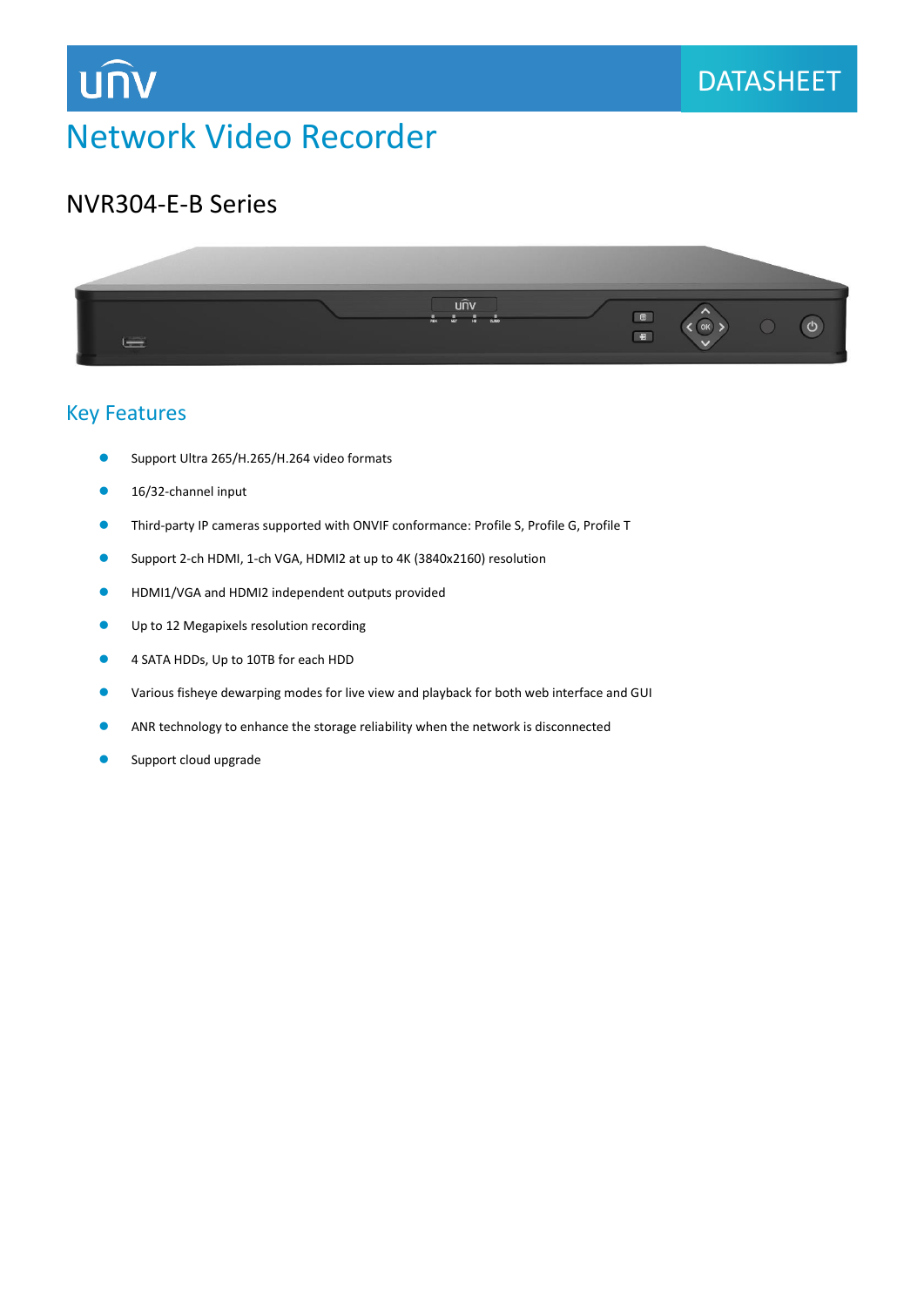## Specifications

| <b>Model</b>                | NVR304-16E-B                                                                                                                                                                                                                                                             | NVR304-32E-B                                                       |
|-----------------------------|--------------------------------------------------------------------------------------------------------------------------------------------------------------------------------------------------------------------------------------------------------------------------|--------------------------------------------------------------------|
| Video/Audio Input           |                                                                                                                                                                                                                                                                          |                                                                    |
| IP Video Input              | $16$ -ch                                                                                                                                                                                                                                                                 | $32$ -ch                                                           |
| Two-way Audio Input         | 1-ch, RCA                                                                                                                                                                                                                                                                |                                                                    |
| <b>Network</b>              |                                                                                                                                                                                                                                                                          |                                                                    |
| Incoming Bandwidth          | 320Mbps                                                                                                                                                                                                                                                                  |                                                                    |
| <b>Outgoing Bandwidth</b>   | 320Mbps                                                                                                                                                                                                                                                                  |                                                                    |
| <b>Remote Users</b>         | 128                                                                                                                                                                                                                                                                      |                                                                    |
| Protocols                   | P2P, UPnP, NTP, DHCP, PPPoE                                                                                                                                                                                                                                              |                                                                    |
| Video/Audio Output          |                                                                                                                                                                                                                                                                          |                                                                    |
| HDMI/VGA Output             | HDMI1/VGA:<br>1920x1080p/60Hz, 1920x1080p/50Hz, 1600x1200/60Hz, 1280x1024/60Hz, 1280x720/60Hz,<br>1024x768/60Hz<br>HDMI2:<br>4K (3840x2160)/60Hz, 4K (3840x2160)/30Hz, 1920x1080p/60Hz, 1920x1080p/50Hz, 1600x1200/60Hz,<br>1280x1024/60Hz, 1280x720/60Hz, 1024x768/60Hz |                                                                    |
| <b>Recording Resolution</b> | 12MP/8MP/6MP/5MP/4MP/3MP/1080p/960p/720p/D1/2CIF/CIF                                                                                                                                                                                                                     |                                                                    |
| Audio Output                | 1-ch, RCA                                                                                                                                                                                                                                                                |                                                                    |
| Synchronous Playback        | $16$ -ch                                                                                                                                                                                                                                                                 |                                                                    |
| Corridor Mode Screen        | 3/4/5/7/9/10/12/16                                                                                                                                                                                                                                                       | 3/4/5/7/9/10/12/16/32                                              |
| <b>Decoding</b>             |                                                                                                                                                                                                                                                                          |                                                                    |
| Decoding format             | Ultra 265, H.265, H.264                                                                                                                                                                                                                                                  |                                                                    |
| Live view/Playback          | 12MP/8MP/6MP/5MP/4MP/3MP/1080p/960p/720p/D1/2CIF/CIF                                                                                                                                                                                                                     |                                                                    |
| Capability                  | 3 x 12MP@25, 4 x 4K@30, 8 x 4MP@30, 16 x<br>1080p@30                                                                                                                                                                                                                     | 3 x 12MP@25, 4 x 4K@30, 8 x 4MP@30, 16 x<br>1080p@30, 32 x 960p@25 |
| <b>Hard Disk</b>            |                                                                                                                                                                                                                                                                          |                                                                    |
| <b>SATA</b>                 | 4 SATA interfaces                                                                                                                                                                                                                                                        |                                                                    |
| Capacity                    | up to 10TB for each HDD                                                                                                                                                                                                                                                  |                                                                    |
| <b>External Interface</b>   |                                                                                                                                                                                                                                                                          |                                                                    |
| Network Interface           | 2 RJ45 10M/100M/1000M self-adaptive Ethernet Interfaces                                                                                                                                                                                                                  |                                                                    |
| Serial Interface            | 1 x RS485                                                                                                                                                                                                                                                                |                                                                    |
| USB Interface               | Front panel: 1 x USB2.0<br>Rear panel: 1 x USB2.0, 1 x USB3.0                                                                                                                                                                                                            |                                                                    |
| Alarm In                    | $16$ -ch                                                                                                                                                                                                                                                                 |                                                                    |
| Alarm Out                   | 4-ch                                                                                                                                                                                                                                                                     |                                                                    |
| General                     |                                                                                                                                                                                                                                                                          |                                                                    |
| Power Supply                | 12V DC<br>Power Consumption: ≤ 12W (without HDD)                                                                                                                                                                                                                         |                                                                    |
| <b>Working Environment</b>  | -10°C $\sim$ + 55°C (+14°F $\sim$ +131°F), Humidity $\leq$ 90% RH (non-condensing)                                                                                                                                                                                       |                                                                    |
| Dimensions (W×D×H)          | 440mm × 344mm× 50mm (17.3" × 13.5"×2.0")                                                                                                                                                                                                                                 |                                                                    |
| Weight (without HDD)        | ≤ 3.14Kg $(6.92 lb)$                                                                                                                                                                                                                                                     |                                                                    |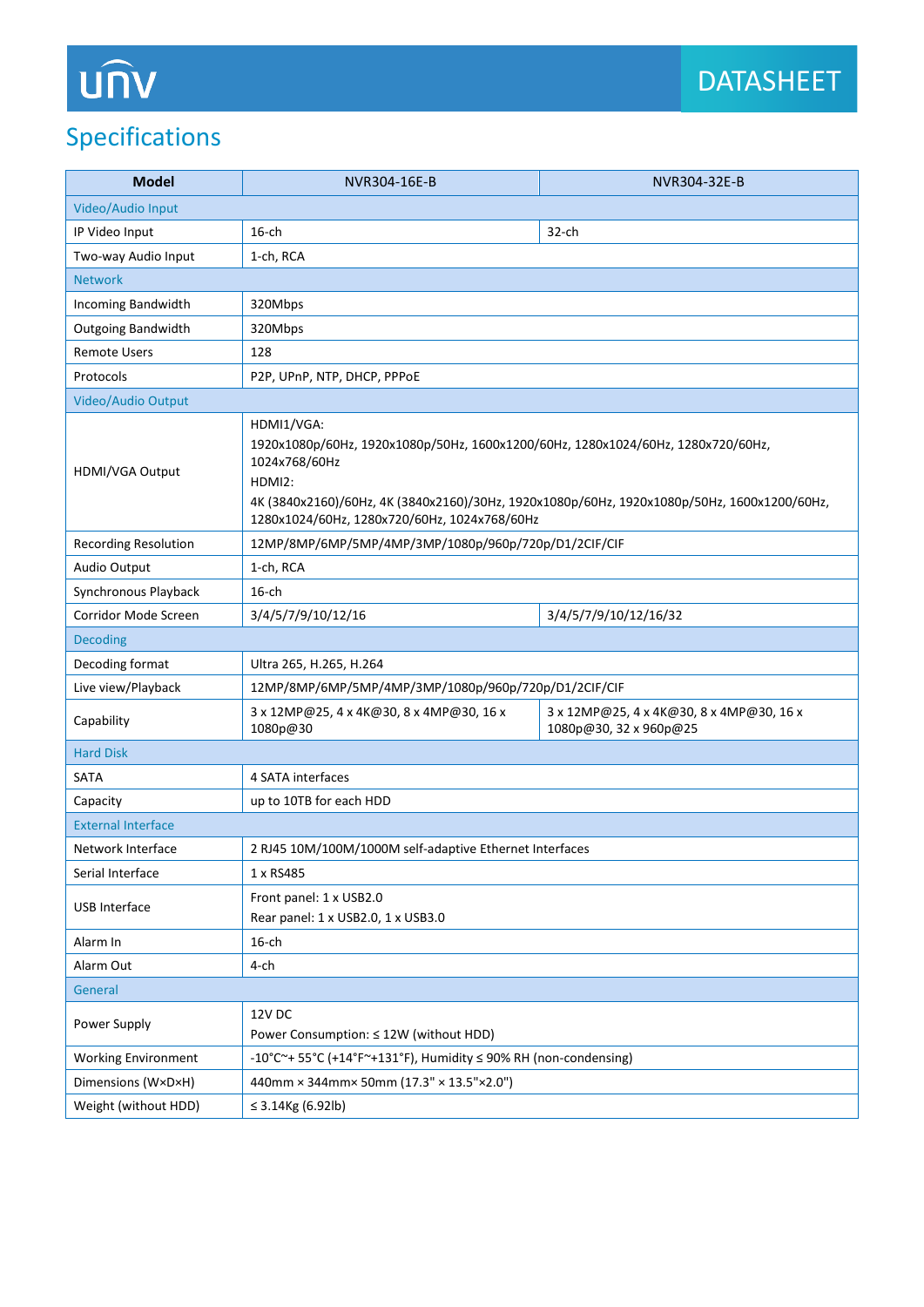